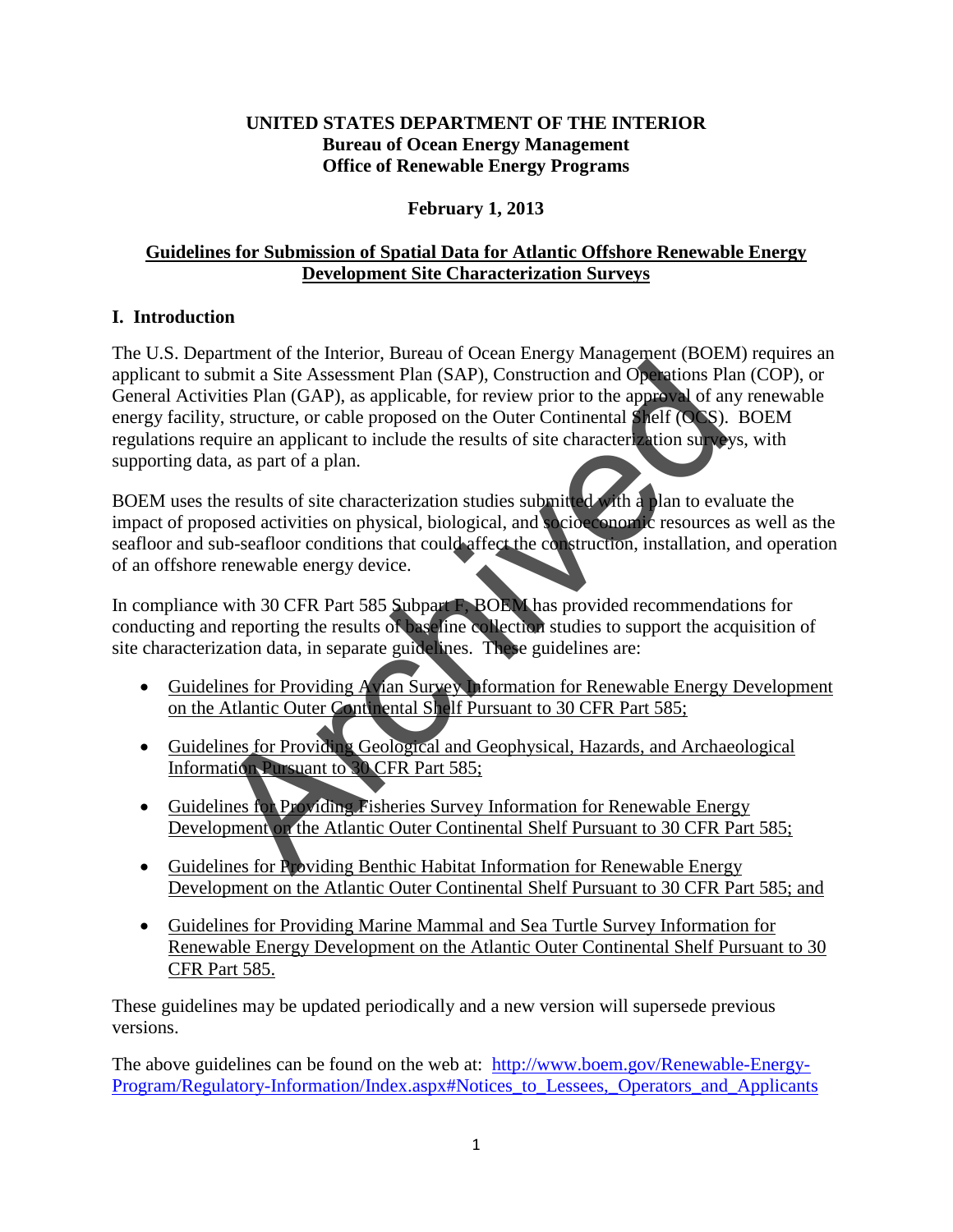The purpose of this document, Guidelines for Submission of Spatial Data for Atlantic Offshore Renewable Energy Development Site Characterization Surveys, is to provide a general framework for the submission of spatial data from the site characterization surveys. They are intended to supplement the above listed guidelines by standardizing the data submission format. The collection of data related to site characterization activities includes geological, geotechnical, shallow hazards, archaeological, benthic habitat, and biological surveys. In an effort to minimize the submission of duplicative and redundant data collected during survey activities, BOEM prefers to receive one standardized dataset. In some cases the submission of multiple datasets is necessary or unavoidable; in either case this will not preclude consideration of the plans. Any questions about these guidelines may be addressed on a case-by-case basis during the pre-survey meeting as suggested in each of the survey guidelines.

# **II. Digital Map Format and Spatial Database Specifications**

The following guidelines outline the format in which BOEM requests to receive the spatial results of the site characterization activities. These specifications are suggested digital spatial data capture standards for the site characterization survey data. Digitally captured spatial data should be packaged and submitted in a standard Geographic Information Systems (GIS) format, preferably an ESRI geodatabase. Other spatial or GIS formats are also acceptable, provided they are interoperable with industry standard software. All electronic files submitted in the spatial database should be referenced to the North American Datum of 1983 (NAD 83). Tap Format and Spatial Database Specifications<br>
g guidelines outline the format in which BOEM requests (a receive the<br>
site characterization activities. These specifications are suggested distandards for the site character

Applicants are encouraged to provide the results of the overall site characterization following the specifications below:

# **A. Digital Map Format**

The submission of digital maps of data from site characterization surveys (i.e., avian, geological and geophysical, hazards, archaeological, benthic habitat, marine mammals, and fish surveys) should be consistent in format and contain similar graphical elements. Listed below are important elements that the digital maps should contain.

- 1. A legend which includes symbols used to depict:
	- **Infrastructure (e.g., cables);**
	- Biological features including live bottoms, topographic features, and chemosynthetic communities;
	- Geophysical characteristics such as acoustic voids; and
	- Other features such as unidentified magnetic anomalies and side scan sonar targets (with avoidance radii), buried channels, and shipwrecks.
- 2. Basemap and marginalia elements include:
	- project area;
	- map scale;
	- map title;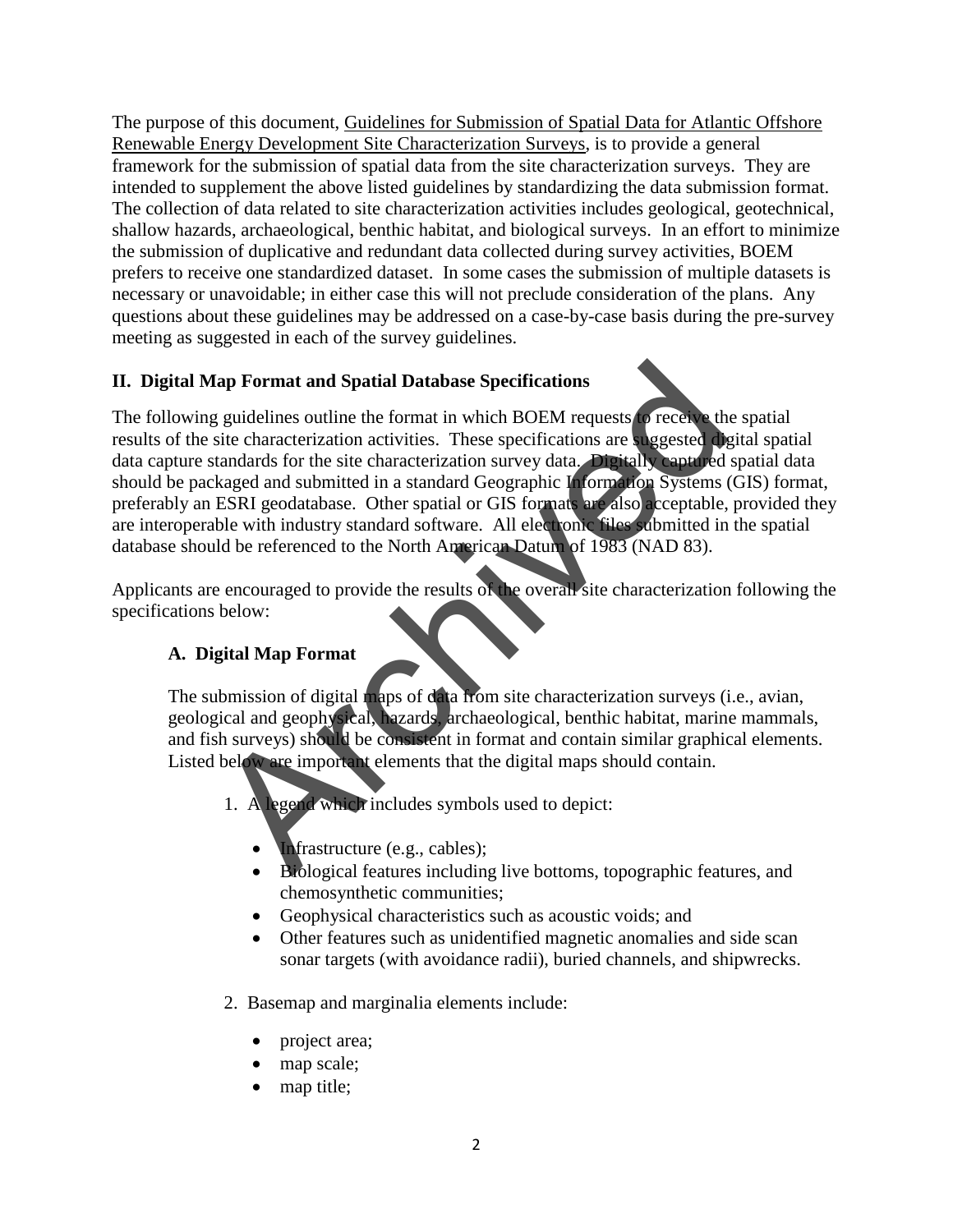- company names;
- personnel names, activity dates, file and job numbers, and map numbers (e.g., map 1 of 2);
- map borders;
- north arrow;
- OCS area name(s) and block number(s);
- lease numbers:
- Federal/state boundaries;
- latitude and longitude graticules; and
- tic marks used to delineate state plane or UTM coordinates.

#### **B. Spatial Database Specifications**

These specifications serve as a general guideline to develop the structure of the spatial database submitted to BOEM. The spatial database should contain all relevant features in the appropriate digital format (point, line, polygon, or raster). All spatial features should be attributed and contain logically named attribute fields. It is recommended that an attribute key be provided as an addendum to the spatial database. Topological rules should be established and enforced when applicable. Spatial datasets and spatial features submitted with a plan include but are not limited to: atial Database Specifications<br>
specifications<br>
ses submitted to BOEM. The spatial database should contain all rely<br>
propriate digital format (point, line, polygon, or raster) All spatial frequencies<br>
digital format (point,

1. Infrastructure Spatial Dataset

The infrastructure spatial dataset contains locations of existing and proposed infrastructure. A distinction should be made between existing infrastructure and infrastructure related to proposed renewable energy activities.

Existing infrastructure spatial features include but are not limited to:

- transmission cables;
- pipelines;
- anchorage areas;
- fairways:
- traffic separation schemes;
- precautionary/caution areas;
- removed structures; and
- existing energy facilities (liquefied natural gas (LNG), wind, tidal, wave, etc.).

Proposed infrastructure spatial features include but are not limited to:

- transmission cables;
- wind turbine location(s):
- met tower location(s);
- wave generation structures; and
- onshore support facilities.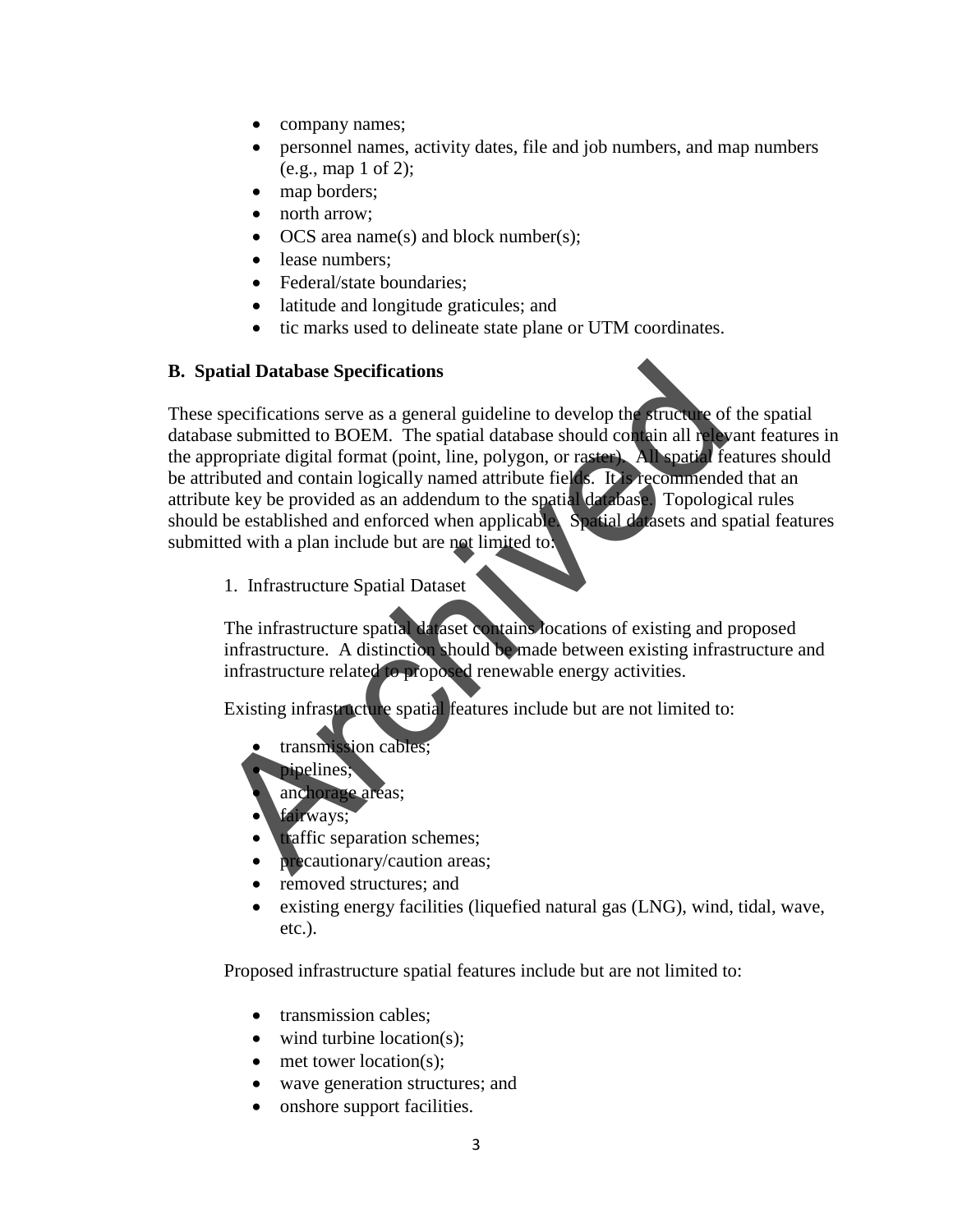2. Navigation Data and Bathymetry Spatial Dataset

The navigation data and bathymetry spatial dataset contains the post-plot of the navigation data and bathymetric data. Spatial features include but are not limited to:

- survey lines;
- shot points; and
- bathymetry data.
- 3. Seafloor Spatial Dataset

The seafloor spatial dataset contains geological features, unidentified side scan sonar targets, and magnetic anomalies located by the geophysical survey. Spatial features include but are not limited to: 3. Seatloor Spatial Dataset<br>
The seafloor spatial dataset contains geological features<br>
sonar targets, and magnetic anomalies located by the geophysics<br>
features include but are not limited to:<br>
<br>
unidentified side scan so

- unidentified side scan sonar contacts;
- unidentified magnetic anomalies;
- magnetic contours:
- artificial reefs and artificial reef planning areas;
- seafloor fluid expulsion features and shallow gas vents;
- brine seeps and brine pools;
- seafloor scarps with height
- mounds:
- relict reefs:
- outcrops and hard bottoms;
- sand wave habitat;
- named topographic features and their protection zones;
- areas of seafloor slumping, debris flows, mud slides, and collapse depressions;
- scour and furrows;
- natural and dredged channels; and
- other seafloor features and anomalies (e.g., shipwrecks, pockmarks, can holes).
- 4. Biological Spatial Dataset

The biological spatial dataset contains biological features and should be classified according to the Federal Geographic Data Committee's (FGDC) approved [Coastal](http://www.csc.noaa.gov/digitalcoast/_/pdf/CMECS_Version%20_4_Final_for_FGDC.pdf)  [and Marine Ecological Classification Standard \(CMECS\).](http://www.csc.noaa.gov/digitalcoast/_/pdf/CMECS_Version%20_4_Final_for_FGDC.pdf) When attributing individual biological features, the lowest taxonomic unit using the CMECS classification standard should be used. Biological feature attribution should capture count, effort, and temporal information. Spatial features include but are not limited to: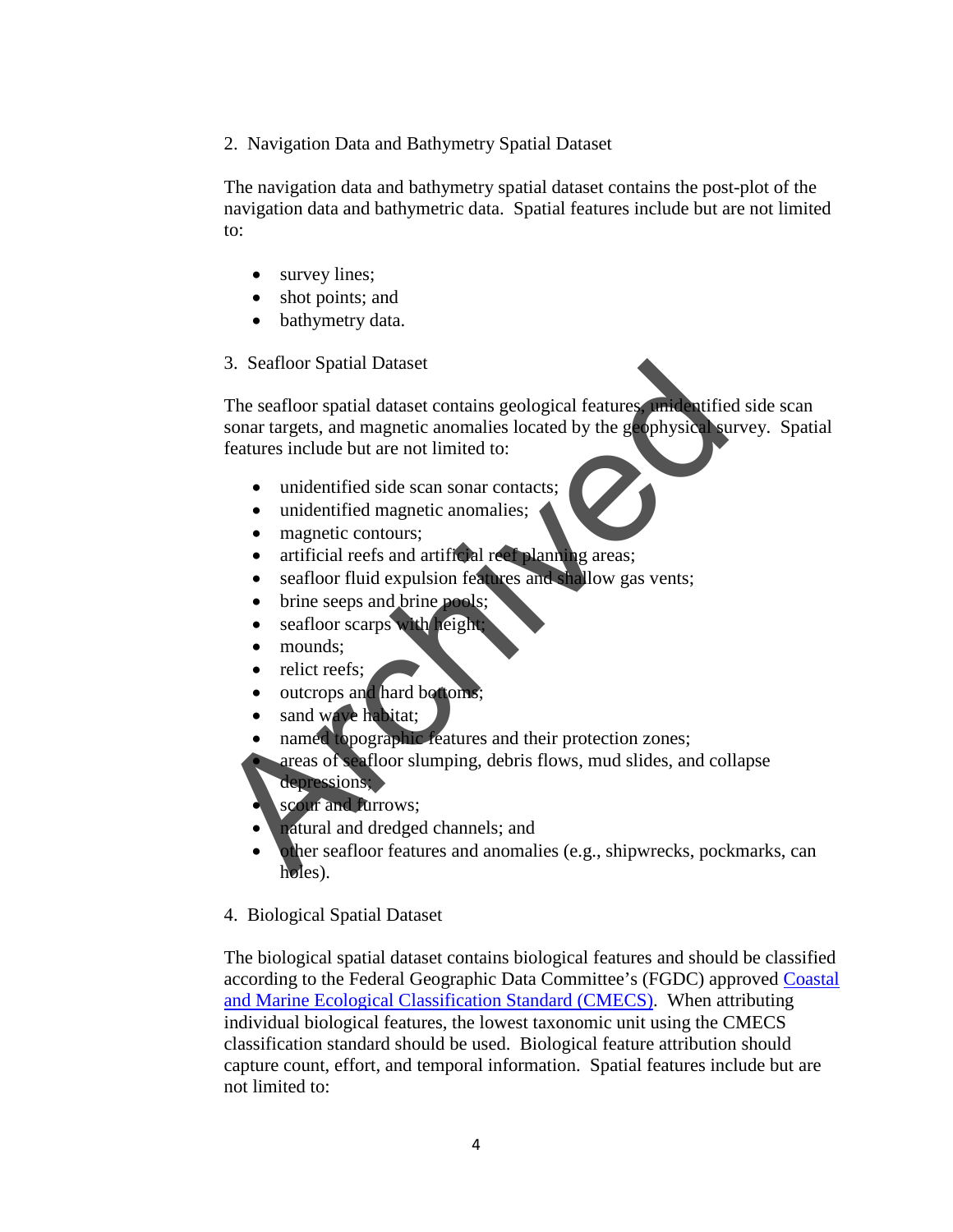- fish and shellfish:
- marine mammals;
- sea turtles;
- sea birds:
- benthic communities;
- plankton;
- seagrasses;
- plant life; and
- commercial and recreational fishing activities (National Marine Fisheries Service (NMFS) or historical data).
- 5. Subsurface Spatial Dataset

The subsurface spatial dataset contains subsurface features located by the geophysical survey. Spatial features include but are not limited to:

- buried faults with depth labels;
- shallow gas as seen on shallow penetration sub-bottom profiler (acoustic voids);
- shallow gas as seen on medium penetration seismic profiler or conventional seismic reflection data (2-D or 3-D) (high amplitudes, bright spots) with depth labels; S. Subsurface Spatial Dataset<br>
The subsurface spatial dataset contains subsurface features located<br>
geophysical survey. Spatial features include but the net that idea<br>
schedule to:<br>
shallow gas as seen on shallow penetrati
	- buried slumping;
	- buried hydrates (e.g., bottom simulating reflector (BSR), seismic blanking);
	- shallow waterflow zones:
	- salt;
	- boulders, glacial till;
	- significant geologic features;
	- karst features; and
	- relict geomorphic features (e.g., buried channel features, estuaries, embayments, beach ridge sequences, spits, alluvial terraces).

### **C. Metadata**

Applicants should include metadata for each spatial feature in accordance with the FGDC Content Standard for Digital Geospatial Metadata (CSDGM) or International Standardization Organization's (ISO) 19115 metadata format.

#### **III. Baseline Data Resources**

There are a number of baseline data resources available for public consumption. These resources contain datasets that can be used to understand existing baseline mapping efforts. They can also assist in developing context around survey data submitted to BOEM for review as part of a plan.